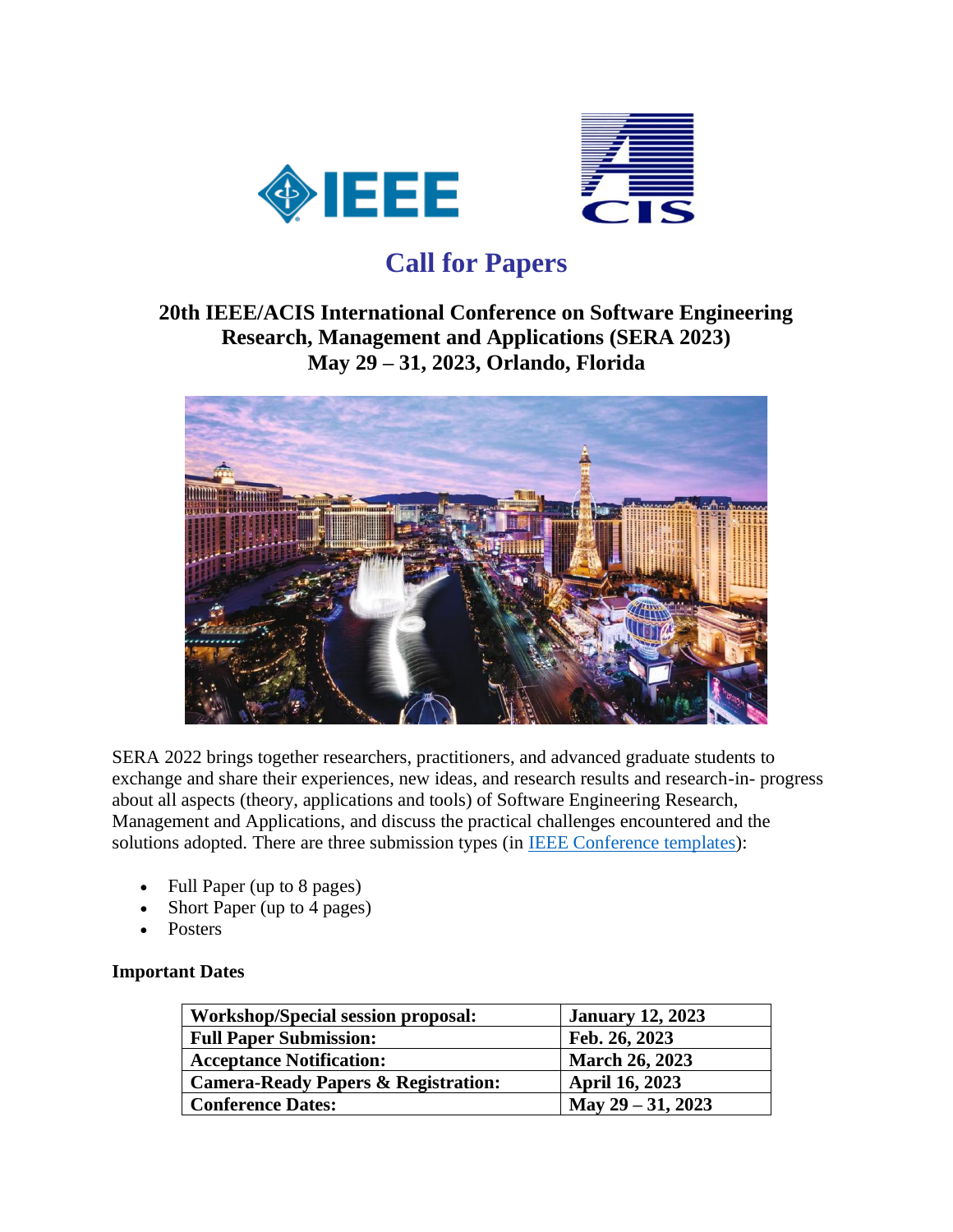Conference officers will select outstanding papers for publication in the following journals [\(www.acisinternational.org\)](http://www.acisinternational.org/):

- International Journal of Networked and Distributed Computing (IJNDC), Paris, France
- International Journal of Software Innovation (IJSI), IGI Globe, U.S.A.
- International Journal of Big Data Intelligence and Applications (IJBDIA)
- Studies in Computational Intelligence (SCI), Springer, Germany

The conference will cover a broad set of research topics as:

- AI and Software Engineering
- Software Testing and Analysis
- Empirical Software Engineering
- Software Requirements, Modeling and Design
- Software Security and Privacy
- Parallel and Distributed Computing
- Data Mining and Knowledge Recovery
- Software Evolution and Understanding
- Software Engineering Education
- Communication Systems and Networks
- Blockchain and Smart Contract
- Embedded/ Cyber-Physical Systems
- Internet of Things (IoT)
- Digital Forensics

#### **Best Paper Award**

Conference officers will select papers for the Best Paper Award and Best Student Paper Awards. (in order to qualify for the award, the paper must be presented at the conference.)

#### **Submission Instructions**

Authors who are interested in the above topics can submit their unpublished work to SERA 20122 conference via [Easychair.](https://easychair.org/conferences/?conf=sera2019) A clear indication of the motivation and comparison with prior related work should be presented. Simultaneous submission to a journal or another conference with refereed proceedings is not allowed.

Submissions must adhere to the following guidelines:

- Papers must be formatted using [IEEE Conference templates](https://www.ieee.org/conferences/publishing/templates.html) file without altering margins or the font point.
- The maximum length is 8 pages for a regular paper and is 4 pages for a short paper (including references).
- Proofs omitted due to space constraints must be placed in an appendix to be read by the program committee members at their discretion.

## **Publication**

SERA 2022 Proceedings will be published by IEEE Conference Publishing Services and will be submitted to be indexed by EI, INSPEC, and DBLP.